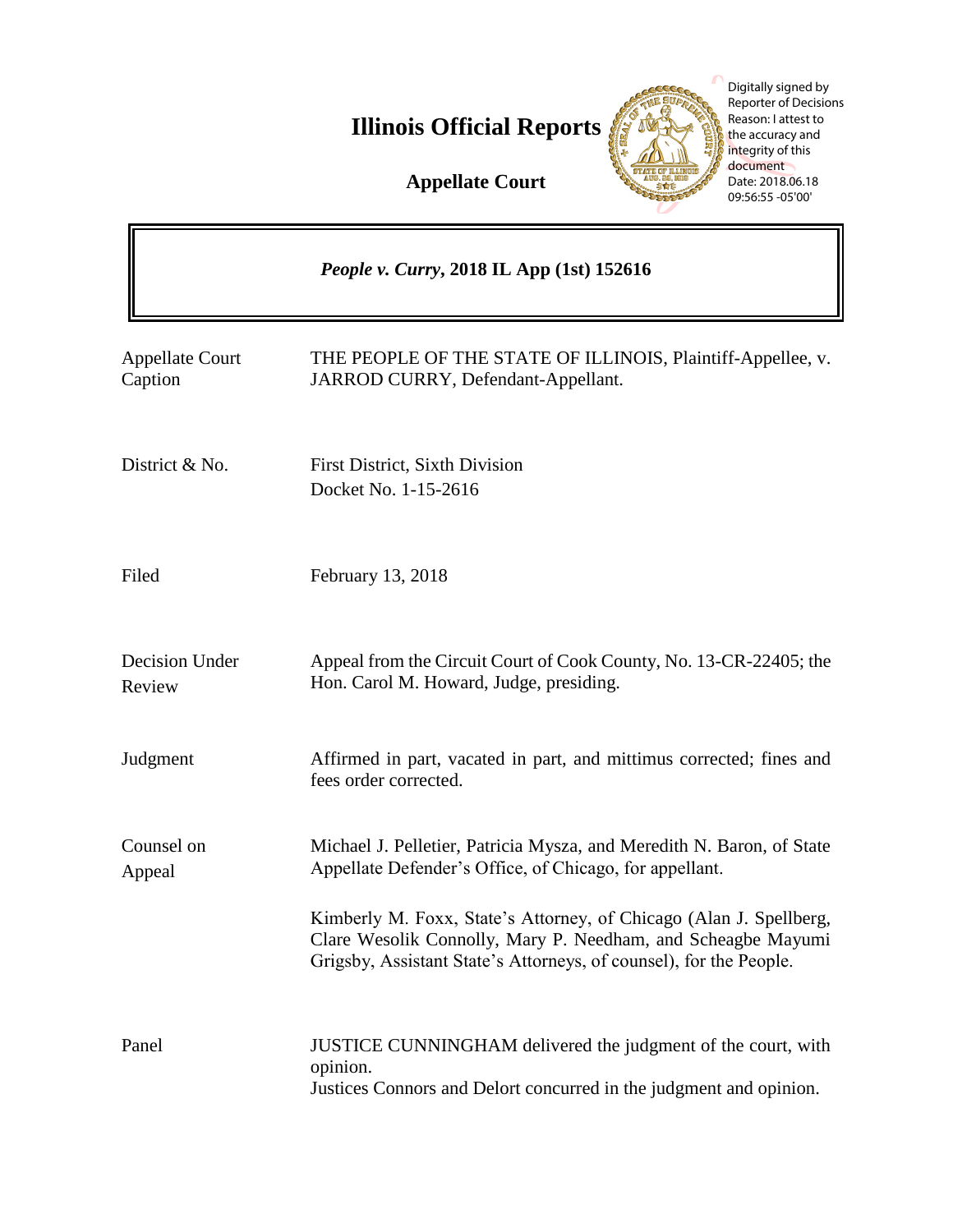## **OPINION**

¶ 1 Following a bench trial, the defendant-appellant, Jarrod Curry, was convicted of armed violence (count I), possession of a controlled substance with intent to deliver more than 15 grams but less than 100 grams of heroin (count II), and possession of a controlled substance with intent to deliver less than 1 gram of cocaine within 100 feet of a park (count III). He was sentenced to 15 years' imprisonment on count I, 15 years' imprisonment on count II, and 5 years' imprisonment on count III, with all three sentences to run concurrently. The defendant now appeals. For the following reasons, we affirm the judgment of the circuit court of Cook County in part, vacate the judgment in part, order the mittimus to be corrected, and order the fines and fees to be corrected.

## ¶ 2 BACKGROUND

¶ 3 At the defendant's bench trial, Sergeant David Koenig, Officer Jose Rojas, and Officer Richard Piek of the Chicago Police Department testified on behalf of the State. The officers testified that on October 19, 2013, at 8:40 a.m., 12 police officers executed a search warrant at the second-floor rear apartment at 1444 South Trumbull Avenue, Chicago, Illinois. The search warrant was based on a report that a man named "Tony" was selling drugs out of that apartment. The officers were all in civilian dress, but were readily identifiable as police officers because they wore vests, outer stars, weapons, radios, handcuffs, and duty belts. The police officers approached the apartment from the rear alley and saw the defendant standing on the second-floor landing near the back door of the apartment. They saw the defendant turn, face them, and "pull like his right side, like the waistband area, and proceed to run into the second-floor apartment," closing the door behind him. Within minutes, the police officers knocked on the door, yelled "Chicago Police," and made a forced entry through the back door.

¶ 4 Once inside, Officer Rojas saw the defendant running toward the front door and pursued him into the interior stairwell. Sergeant Koenig and Officer Piek followed a few feet behind Officer Rojas. Once they were inside the interior stairwell, Officer Rojas observed the defendant "go into his right waistband area along with his right hand and his left hand go into the [front sweatshirt pocket]" and discard two items onto the second-floor landing. Sergeant Koenig also saw the defendant retrieve something from the right side of his body and "flee as he was discarding the items." Officer Rojas picked up the discarded items, which consisted of a "plastic baggie containing numerous pink tinted Ziploc baggies of suspect heroin," and a .25-caliber Beretta with six live rounds, including one in the chamber. Sergeant Koenig pursued the defendant down the stairs and out of the building, where the defendant was detained by two officers who had been waiting on the sidewalk.

¶ 5 The police officers searched the apartment. They found two females who lived in the apartment. They also recovered "three rubber band pink tinted Ziploc baggies of suspect heroin, as well as four clear plastic knotted baggies of suspect crack cocaine, and [\$37] on top of the kitchen cabinet."

¶ 6 The police officers then took the defendant to the police station, where Officer Rojas and Officer Piek interrogated him. Both officers testified that the defendant told them he was selling heroin and crack for a guy named "Young Money," who dropped drugs off at the apartment every day at 7 a.m. He also told them that he had been living in the apartment for a couple of months and that the drugs and gun belonged to him and "not the girl that was in the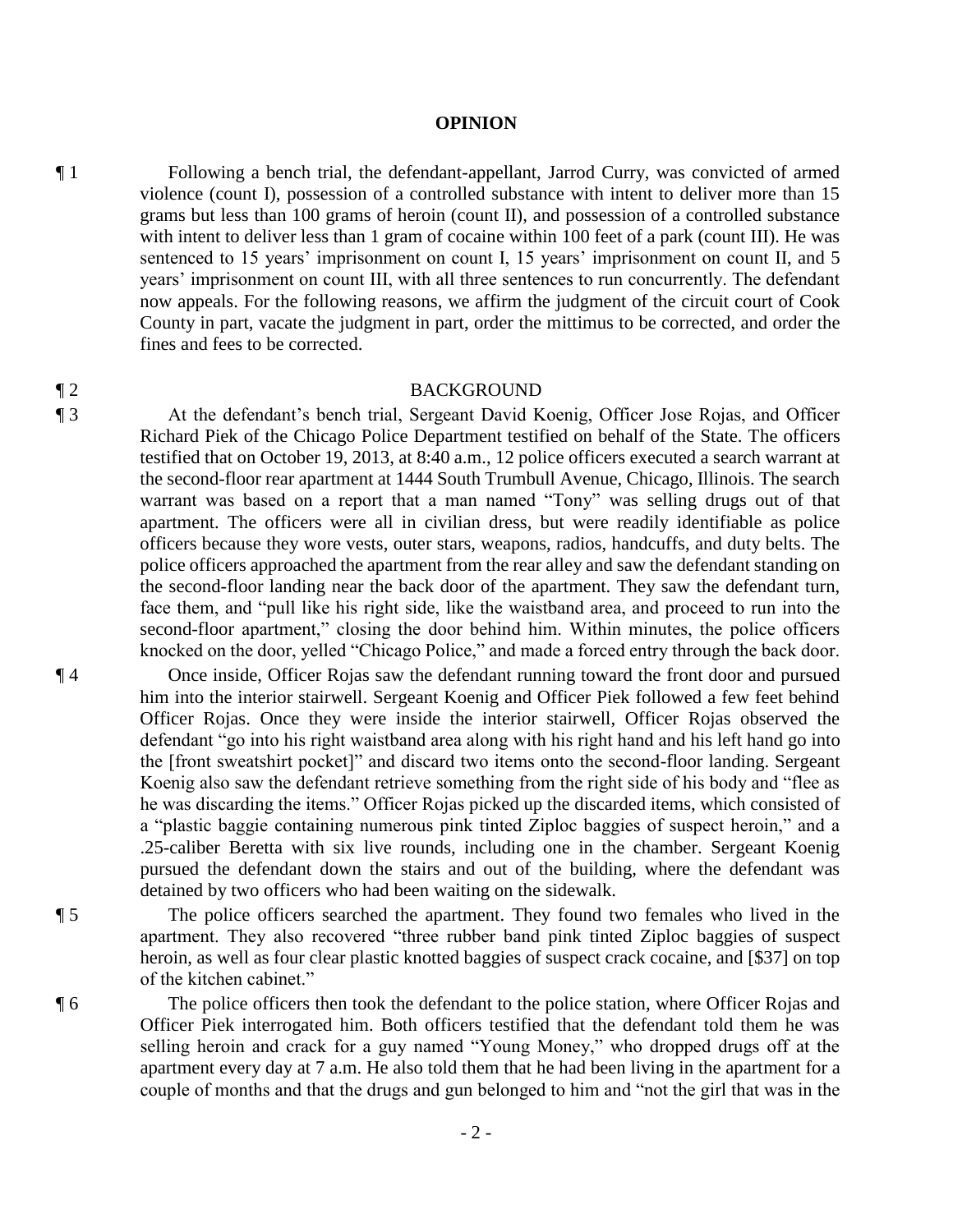apartment." The defendant explained that he had the gun because "he didn't want to be robbed or stuck up by someone or a crew."

¶ 7 The parties stipulated that Daniel Bryant, a forensic scientist with the Illinois State Police, would testify that 38 items found by the police in the apartment tested positive for 15.2 grams of heroin and another item tested positive for 0.1 gram of cocaine.

¶ 8 After the State rested, the trial continued with the defendant's testimony. The defendant testified that, on October 19, 2013, he went to retrieve a bus card from his friend, Charita, who lived at the apartment. He arrived at the apartment at 8 a.m. and was there with Charita and her mother for 15 minutes when the police officers came in with guns drawn and masks on. He put his hands up when told to do so by the police. The police officers then put defendant in handcuffs in the living room while they searched the apartment. Two officers emerged from the kitchen and showed the gun and drugs to the defendant, saying "We found your merch." The defendant told the officers that they could put it back in their pockets as that is where they got it from.

¶ 9 The defendant denied that he ever told the police officers that he had a gun for protection, that he sold drugs, or that he worked for someone named "Young Money." He further denied that he ran, threw a gun, or threw any drugs. The defense rested after his testimony.

- ¶ 10 At the end of the trial, the court stated that it found the officers to be more credible than the defendant. The trial court then found the defendant guilty of armed violence (count I), possession of a controlled substance with intent to deliver more than 15 grams but less than 100 grams of heroin (count II), and possession of a controlled substance with intent to deliver less than 1 gram of cocaine within 100 feet of a park (count III). In finding the defendant guilty of armed violence, the court stated: "In this situation, the officers saw the defendant with both the drugs and the gun. So he was armed with a gun at the same time that he had the drugs on his possession."
- ¶ 11 The trial court sentenced the defendant to 15 years' imprisonment on count I, 15 years' imprisonment on count II, and 5 years' imprisonment on count III, with all three sentences to run concurrently. The defendant subsequently filed this notice of appeal.
- 

¶ 12 ANALYSIS

- ¶ 13 We note that we have jurisdiction to review the trial court's order, as the defendant filed a timely notice of appeal. Ill. S. Ct. R. 603 (eff. Feb. 6, 2013); R. 606 (eff. Dec. 11, 2014).
- ¶ 14 The defendant now makes four separate arguments: (1) that the State failed to prove him guilty of armed violence beyond a reasonable doubt where there was insufficient evidence that he had immediate access to or timely control over the gun, (2) that, alternatively, this court must vacate his conviction for possession of a controlled substance with intent to deliver more than 15 grams but less than 100 grams of heroin because it violates the one-act, one-crime rule, (3) that this court should correct the mittimus to clarify that he was sentenced for committing a Class X felony and not, as it currently states, sentenced as a Class X offender, and (4) that his fines and fees order must be corrected to vacate the \$5 electronic citation fee and to apply presentence custody credit against the assessed \$15 state police operations "fee" and \$50 court system "fee," which are actually fines subject to offset. We take each argument in turn.

¶ 15 The defendant first argues that the State failed to prove him guilty of armed violence beyond a reasonable doubt. Relying on *People v. Smith*, 191 Ill. 2d 408 (2000), the defendant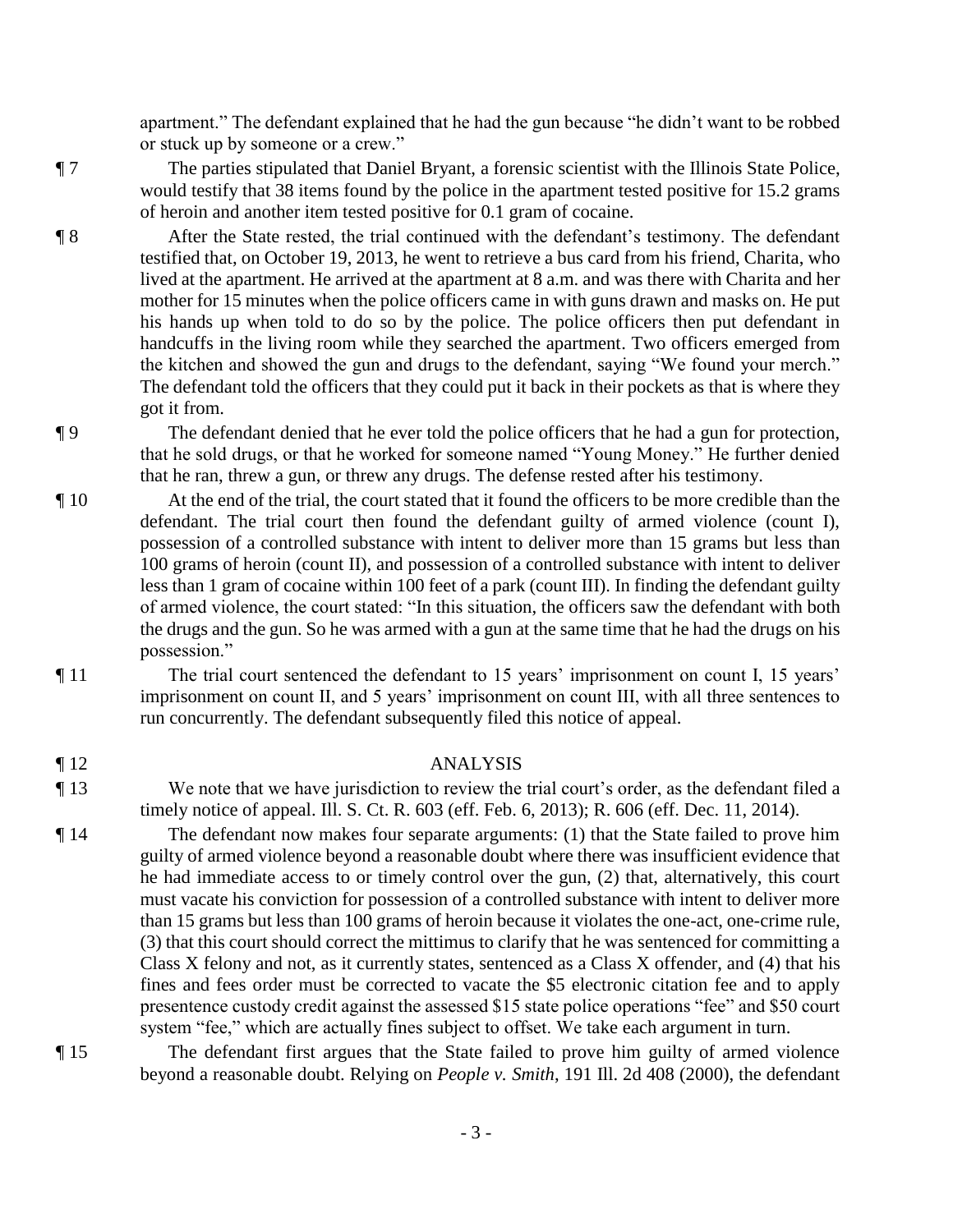claims that in order to be convicted of armed violence, a defendant must have immediate access or timely control over a weapon at the time he is confronted by police. The defendant argues that he discarded the gun "mere moments" into his flight from the police and before his arrest, and thus, his armed violence conviction is contrary to the purpose of the armed violence statute.

¶ 16 We note that the parties disagree over the standard of review. The defendant claims that because the relevant facts are not in dispute, we must review this issue *de novo*. The State argues that the defendant is challenging the sufficiency of an element of the armed violence conviction, so that we should review the evidence in the light most favorable to the prosecution and ask if any rational trier of fact could have found guilt proven beyond a reasonable doubt. We agree with the State. *De novo* review applies only when the facts are not in dispute and the defendant's guilt is a question of law. *Id.* at 411. While the defendant's brief refers to the State's evidence that he discarded the gun while fleeing from the police, he does not acknowledge that there were disputed facts at trial. Significantly, at trial, the defendant denied that he possessed a gun, possessed drugs, or ran from the police. The defendant's guilt is not a question of law, as he is challenging the sufficiency of the evidence to prove an element of the armed violence conviction, that is, whether he was "armed." Accordingly, we must determine whether, after viewing the evidence in the light most favorable to the State, any rational trier of fact could have found the essential elements of the crime charged beyond a reasonable doubt. *People v. Beauchamp*, 241 Ill. 2d 1, 8 (2011).

¶ 17 A person commits armed violence when he commits certain felonies, including possession of drugs with intent to deliver, "while armed with a dangerous weapon." 720 ILCS 5/33A-2(a) (West 2012). Our supreme court has emphasized that the statute's purpose is to deter felons from using dangerous weapons, thereby minimizing the deadly consequences that may result when a felony victim resists. *People v. Condon*, 148 Ill. 2d 96, 109 (1992).

¶ 18 We agree with the State that the armed violence statute does not require a defendant to be armed at the time of an arrest. Rather, the plain reading of the statute requires a defendant to be armed during a confrontation with police *or* during the commission of a felony offense.

¶ 19 The defendant's reliance on *Smith* is misplaced. In *Smith*, our supreme court reversed the defendant's conviction for armed violence "because he dropped the gun out of the window as soon as he became aware that police were approaching," and thus "exhibited no propensity to violence." *Smith*, 191 Ill. 2d at 412-13. The court focused on the fact that the defendant did not have " 'immediate access to' " or " 'timely control over' " a weapon when the police entered his building. *Id.* (quoting *Condon*, 148 Ill. 2d at 110). However, there was no evidence, let alone any discussion by the court, that the defendant possessed the weapon during his underlying felony of unlawful possession of a controlled substance.

¶ 20 We find *People v. Harre*, 155 Ill. 2d 392 (1993), to be more instructive regarding resolution of the issue raised by the defendant. There, our supreme court upheld the defendant's armed violence conviction partly because the circumstantial evidence "supported the inference" that the defendant possessed a gun during a drug delivery. *Id.* at 400. The court rejected the defendant's argument that he could not be convicted of armed violence because he abandoned his initial intention to open a car passenger door and grab a gun when he saw the police. *Id.* at 401. The court stated that "the determination of whether a defendant is armed is not made at the moment of arrest. Rather, armed violence occurs if a defendant commits a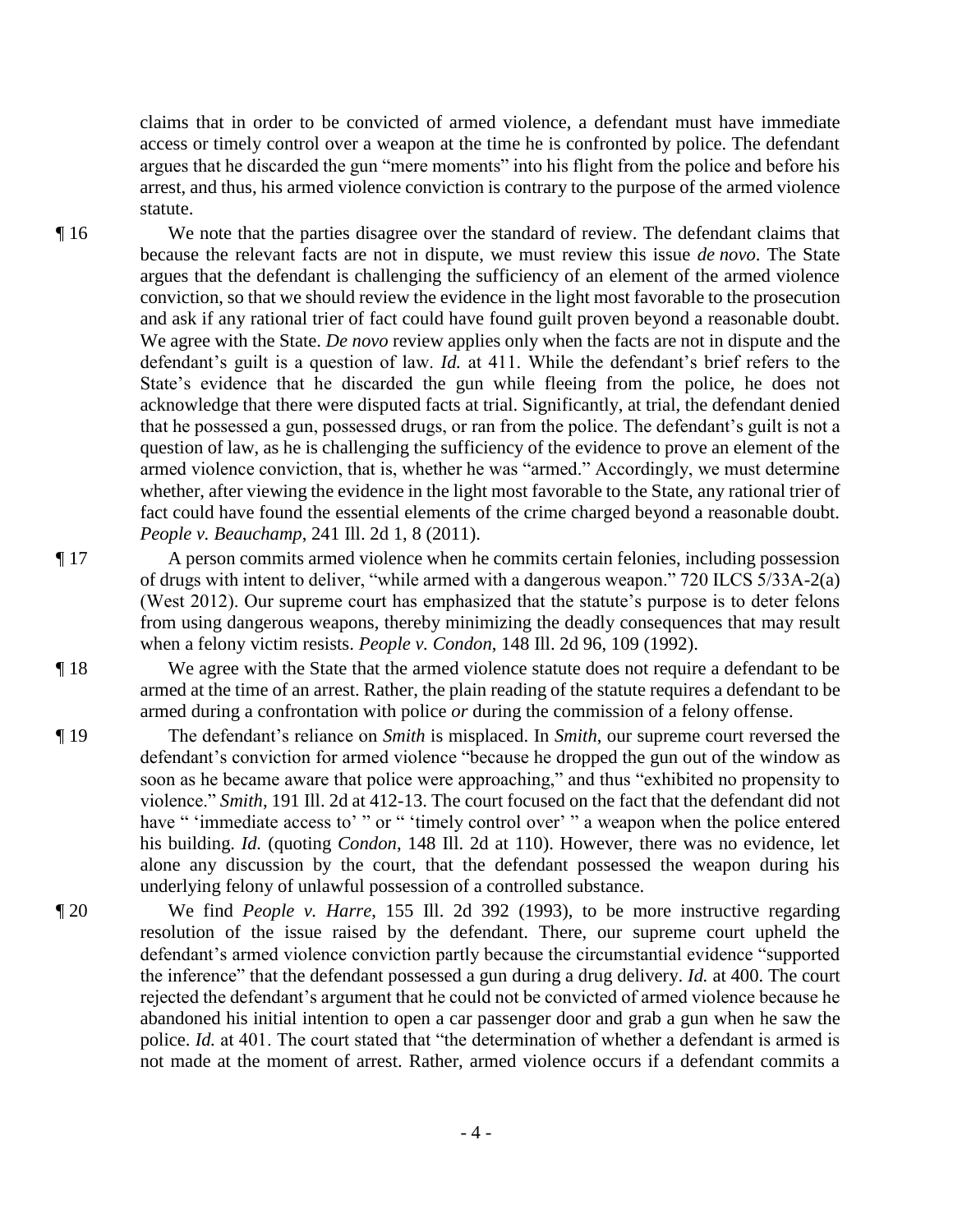felony while having on or about his person a dangerous weapon or if a defendant is otherwise armed." (Emphasis omitted.) *Id.*

¶ 21 This court has previously interpreted the principle culled from *Smith* and *Harre* to be that "a defendant is not guilty of armed violence unless he possesses a weapon at a time when there is the immediate potential for violence, *such as during a drug transaction* or an escalating encounter with the police"; "whether or not the immediate potential for violence exists will depend on the unique facts of each case." (Emphasis added.) *People v. Anderson*, 364 Ill. App. 3d 528, 542 (2006).

¶ 22 We now apply this principle to the case at hand. The police officers testified that they saw the defendant throw the loaded gun and drugs as he ran, that the defendant admitted to selling drugs, and that the defendant told them he carried a gun because "he didn't want to be robbed or stuck up by someone or a crew." Based on this circumstantial evidence, it was reasonable for the trial court to find that the defendant possessed a gun while committing the felony of possessing drugs with the intent to deliver, especially because the trial court found the police officers' testimony to be credible. In his argument before this court, the defendant does not dispute that he possessed a gun while selling drugs. Instead, he focuses his argument solely on his *physical separation from the gun* immediately prior to his arrest. Possessing a gun during a drug transaction presents a potentially violent situation that the armed violence statute is specifically designed to address. Thus, the possession of the gun while possessing drugs with the intent to deliver establishes the defendant's guilt, regardless of how quickly he threw away the gun as he fled from the police. Accordingly, we affirm the defendant's armed violence conviction.

¶ 23 The defendant next argues that, alternatively, this court must vacate his conviction and sentence for possession of a controlled substance with intent to deliver more than 15 grams but less than 100 grams of heroin. He claims that this conviction arose out of the same physical act as his conviction for armed violence, which violates the one-act, one-crime rule.

¶ 24 The State responds that in 2009, the legislature changed the sentencing statute (730 ILCS 5/5-8-4(d) (West 2012)), creating clear legislative intent to provide for separate convictions for armed violence and possession of a controlled substance with intent to deliver, and so there is no violation of the one-act, one-crime rule.

¶ 25 The defendant acknowledges that he did not preserve this issue, but he contends that it is reviewable under the plain error doctrine. See *People v. Thompson*, 238 Ill. 2d 598, 611 (2010) ("To preserve a claim for review, a defendant must both object at trial and include the alleged error in a written posttrial motion."). The plain error doctrine "bypasses normal forfeiture principles and allows a reviewing court to consider unpreserved claims of error in specific circumstances." *Id.* at 613. "We will apply the plain-error doctrine when: (1) a clear or obvious error occurred and the evidence is so closely balanced that the error alone threatened to tip the scales of justice against the defendant, regardless of the seriousness of the error or (2) a clear or obvious error occurred and that error is so serious that it affected the fairness of the defendant's trial and challenged the integrity of the judicial process, regardless of the closeness of the evidence." (Internal quotation marks omitted.) *Id.* "[F]orfeited one-act, one-crime arguments are properly reviewed under the second prong of the plain-error rule because they implicate the integrity of the judicial process." *People v. Nunez*, 236 Ill. 2d 488, 493 (2010).

¶ 26 Under the one-act, one-crime rule, "a defendant may not be convicted of multiple offenses that are based upon precisely the same single physical act." *People v. Johnson*, 237 Ill. 2d 81,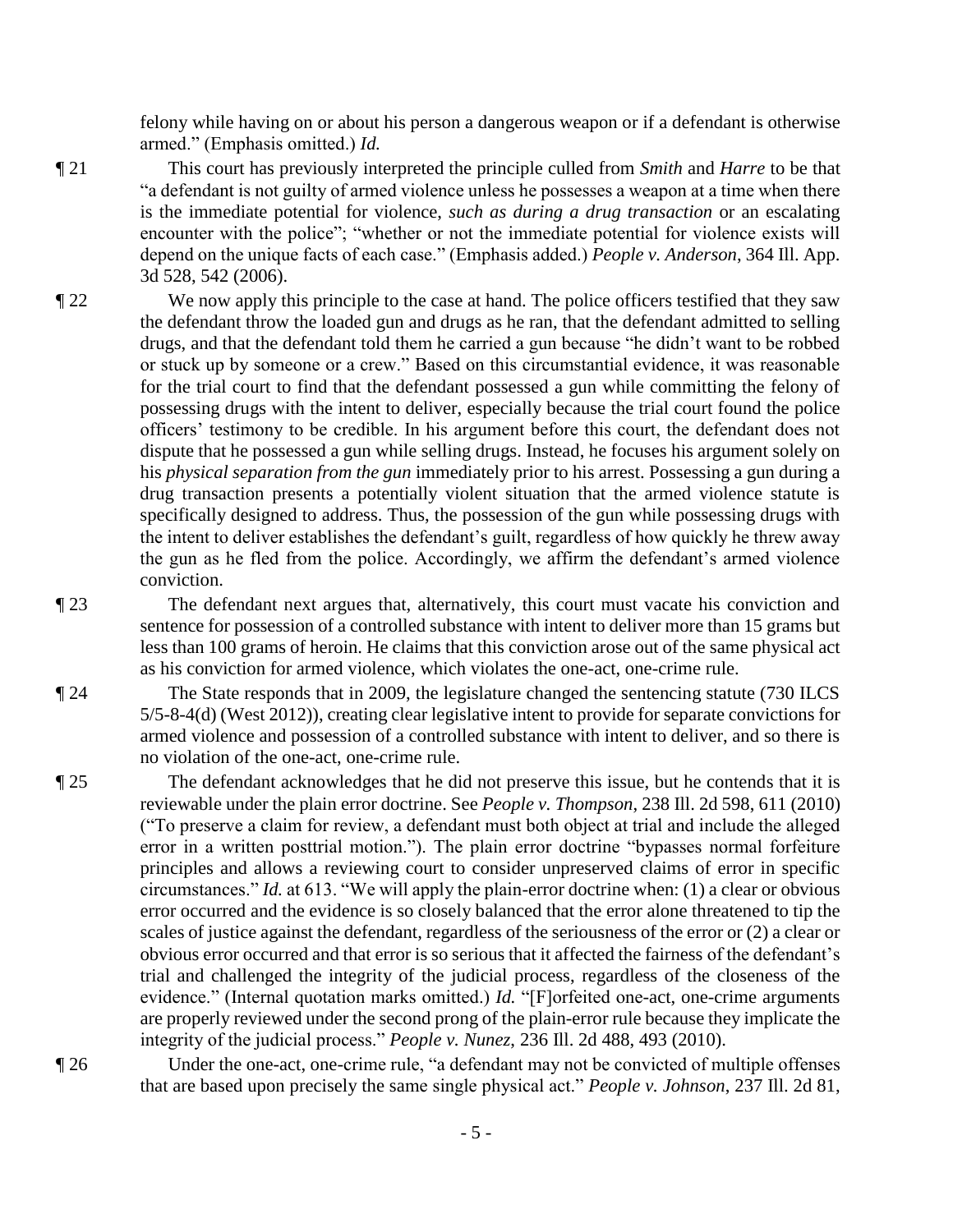97 (2010). The reviewing court first determines whether the defendant's conduct consisted of a single physical act or separate acts. *People v. Rodriguez*, 169 Ill. 2d 183, 186 (1996). If one physical act was undertaken, then multiple convictions are improper. *Id.* Second, if the defendant committed multiple acts, the court determines whether any of the convictions are for lesser-included offenses. *Id.* Multiple convictions for lesser-included offenses are also impermissible. *Id.* Our supreme court has long held that the predicate offense for another crime is a lesser-included offense of the other crime. *People v. Gillespie*, 2014 IL App (4th) 121146, ¶ 14. The application of the one-act, one-crime rule is a question of law, which we review *de novo*. *Johnson*, 237 Ill. 2d at 97.

¶ 27 Our supreme court said in *People v. Donaldson*, 91 Ill. 2d 164, 168 (1982):

"From [reading the armed violence statute,] it cannot be said that the legislature clearly intended to provide for the imposition of multiple convictions and sentences based on a single act. It is reasonable to say that the legislature intended only to increase or enhance the minimum penalty upon conviction of a felony when the violator was in possession of a dangerous weapon while committing the felony. \*\*\* If it were its intention the legislature could have expressly provided for separate convictions and sentences on charges of armed violence and its predicate or underlying felony."

- ¶ 28 Here, the defendant's armed violence conviction is predicated upon his intent to deliver drugs while armed with a dangerous weapon. This was based on evidence that the defendant possessed a gun while also possessing drugs. He could not have violated the armed violence statute without committing the underlying felony of possessing drugs with the intent to deliver. Thus, the two convictions clearly arise out of the same physical act. See *id.* at 170 (the alleging of a predicate felony in the armed violence charge has the effect, upon conviction, of making it a necessarily included offense). We find that there was an error here because it was improper for the trial court to convict the defendant for possession of a controlled substance with intent to deliver more than 15 grams but less than 100 grams of heroin, as it was the lesser-included offense of his armed violence conviction.
- ¶ 29 We now address the State's argument that the legislature did, in fact, change the sentencing statute to create clear legislative intent to provide for separate convictions for armed violence and possession of a controlled substance with intent to deliver even when based on a single act. The State claims that Public Act 95-1052 (eff. July 1, 2009), which was enacted in 2009, clarified "once vague statutes to established judicial interpretations, changing the sentencing provisions regarding concurrent and consecutive terms and providing for where consecutive sentences are mandated." More plainly, the State claims that Public Act 95-1052 amended section 5-8-4(d) of the sentencing statute to mandate consecutive sentences for armed violence and drug trafficking, demonstrating the legislature's intent for separate convictions.
- ¶ 30 The current language of section 5-8-4(d) of the sentencing statute, which the State relies upon, states, in pertinent part:
	- "The court shall impose consecutive sentences in each of the following circumstances:

 $* * *$ 

 (3) The defendant was convicted of armed violence based upon the predicate offense of any of the following: \*\*\* controlled substance trafficking involving a Class X felony amount of controlled substance under Section 401 of the Illinois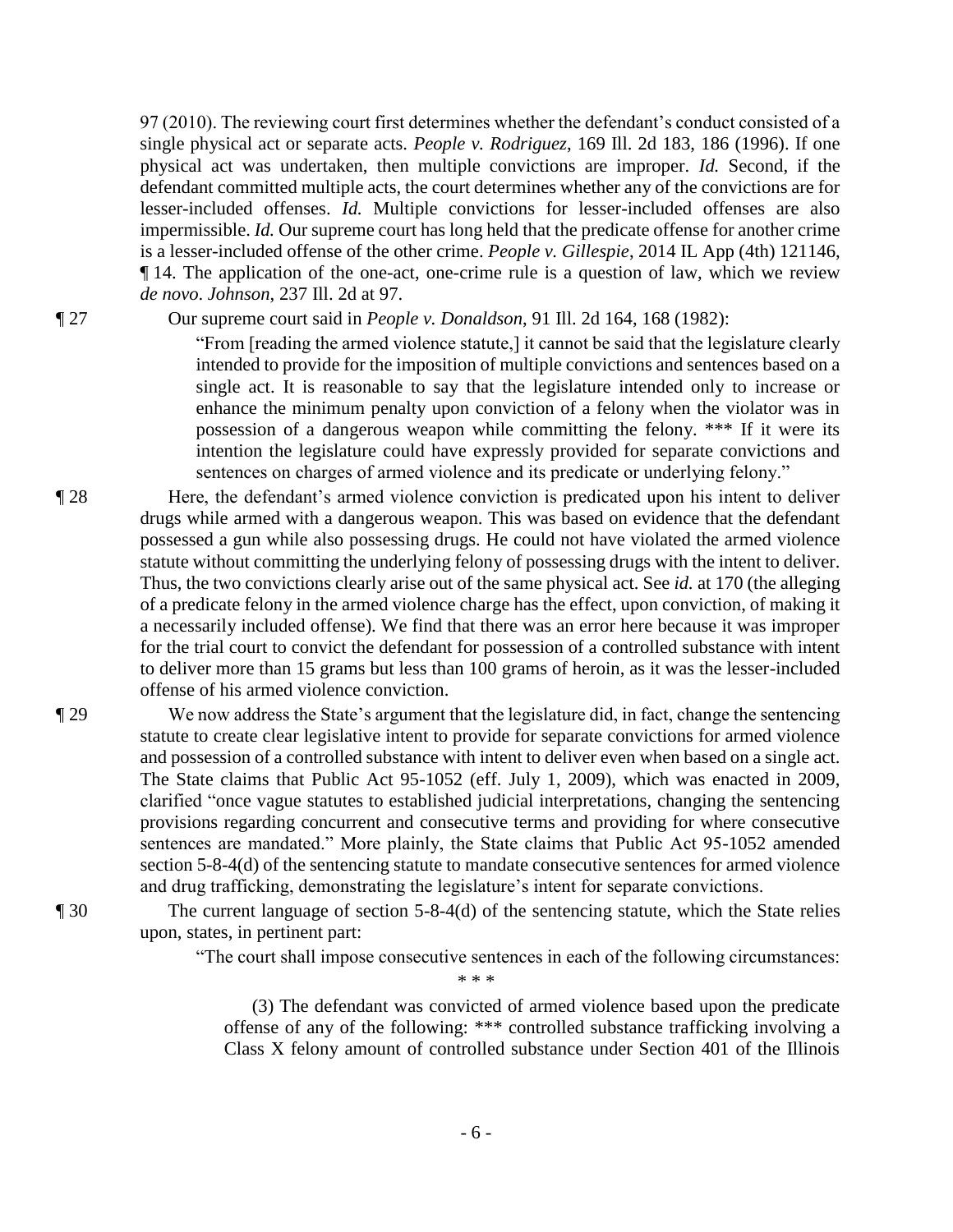Controlled Substances Act [(720 ILCS 570/401 (West 2012))]." 730 ILCS 5/5-8-4(d) (West 2012).

This language has actually been part of the sentencing statute since 2000. The version enacted on January 1, 2000, stated, in pertinent part:

"The court shall not impose consecutive sentences for offenses which were committed as part of a single course of conduct during which there was no substantial change in the nature of the criminal objective, unless:

 $* * *$ 

 (iii) the defendant was convicted of armed violence based upon the predicate offense of \*\*\* controlled substance trafficking involving a Class X felony amount of controlled substance under Section 401 of the Illinois Controlled Substances Act (720 ILCS 570/401)." 730 ILCS 5/5-8-4(a) (West 2000).

¶ 31 Clearly, although the wording is slightly different, the effect of the statute is the same today as it was in 2000. Thus, the State is incorrect that this was a "change" enacted by the legislature. Further, as the defendant points out, the sponsor of the bill enacted as Public Act 95-1052, made it clear that the bill was not making any substantive changes to the sentencing statute; rather, the amendment simply rearranged the statute in order to make it easier to understand. See 95th Ill. Gen. Assem., Senate Proceedings, May 24, 2007 (statements of Senator Cullerton) ("This is a bill" that does not make "any substantive changes, but—recodifies [the sentencing provisions] and puts them in a different order.").

¶ 32 Moreover, we disagree with the State that this language "demonstrates the legislative intent was to allow both the armed violence conviction and the underlying felony conviction to remain, and not allow the underlying felony to be vacated." The statute is expressly directed to *sentencing*. It contains nothing to suggest intent to permit multiple *convictions*. The plain reading of the sentencing statute states that when there is an armed violence conviction predicated upon certain enumerated felonies, it triggers mandatory consecutive sentencing, such that any other convictions for which a defendant was sentenced must be served consecutively to the armed violence conviction. This in inapplicable to the defendant's convictions. As we have already explained, his conviction for possession of a controlled substance with intent to deliver more than 15 grams but less than 100 grams of heroin is invalid because it violates the one-act, one-crime rule.

¶ 33 Interestingly, the defendant does not challenge his conviction for possession of a controlled substance with intent to deliver less than 1 gram of cocaine within 100 feet of a park (count III) under this same rationale. As he does not address it, neither will we. Accordingly, we vacate the defendant's conviction and sentence for possession of a controlled substance with intent to deliver more than 15 grams but less than 100 grams of heroin. We note, however, that remand for resentencing is unnecessary, as his sentence was imposed to run concurrently with his 15-year sentence for armed violence.

¶ 34 The defendant next argues that this court should correct the mittimus to clarify that he was sentenced for committing a Class X felony and not, as it currently states, sentenced as a Class X offender due to prior convictions. The State concedes this issue. We therefore order the mittimus to be corrected to clarify that the defendant was sentenced for committing a Class X felony and not as a Class X offender.